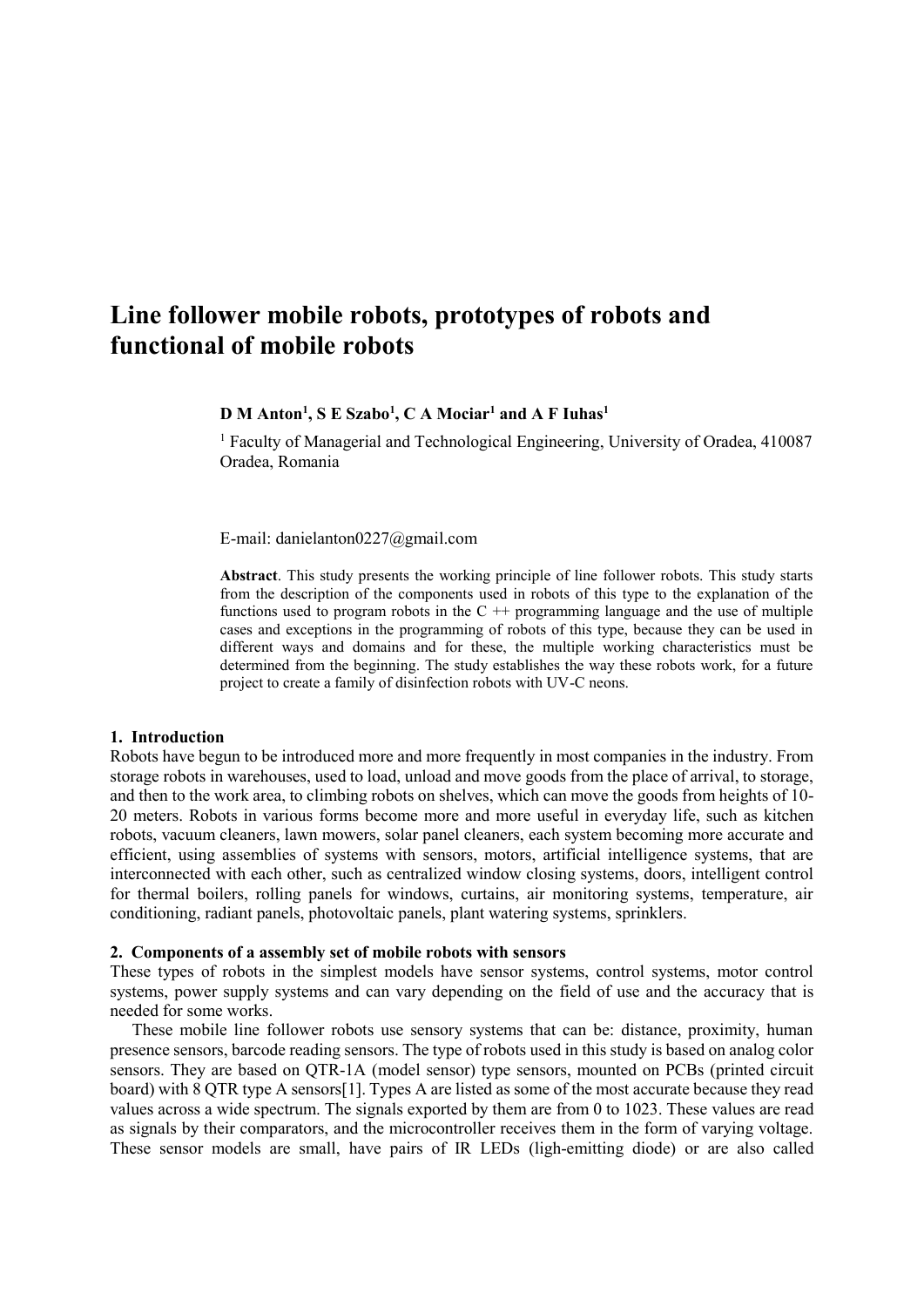phototransistors. Each sensor is independent, with its own transmitter and receiver, which can generate a signal for each channel, thus substantially increasing the accuracy.

For line follower robots in most cases they are used as line sensors, but they can also have the function of proximity sensors. These sensors each use a traction resistor to form voltage dividers. They produce an analog voltage at the output, which can be measured between a minimum of 0.2 V and a maximum of 4.8 V. To determine the values, the track of line follower robots are made of white melamine chipboard, and on them the path to be followed by the robot is drawn with a black insulating tape. These conditions may vary, but the operating algorithm will also have to be adapted to the new conditions.

IR sensors are very sensitive to direct sunlight, because it disrupts the sensors and generates incorrect readings, so the robot risks losing the default track (line). When the sensors have a black surface in front of them, the transmitted voltage values are high - they tend to 5V due to the fact that these surfaces reflect a maximum of 10% of the emitted light, this decreases the internal resistance of the receiver. And when the surface is white these values decrease proportionally - they tend to  $0V$ . In figure 1 is presented the schematic wiring diagram of sensors IR (infrared sensor).



**Figure 1.** Schematic wiring diagram of sensors IR.

To read the signals from the sensors, the speed is adjusted in 3 steps: 50%, 75%, 100%. For straight line both engines have maximum speed when turning left, the right engine has 100% and the left engine has 50% speed. For turning right it is vice versa. Of course, depending on the radius of the curve, the speed can be adjusted algorithmically.

The robot's microcontroller uses Fuzzy [2] logic to interpret the position on the line. The source code is programmed for sensors 4 and 5 to be fixed on the black line. Those sensors must constantly see the line. If a left curve follows, the line moves to sensors 1 and 2, then the right motor will maintain the speed at 100%, and the left motor will reduce the speed to 50% to regain its position. In figure 2 is presented the reading signals sensor on channel 1 values between 0.2 - 4.8V, real-time reading channel 2 speed.

The robot also has two Pololu micro motors[3] with a 50: 1 reduction, the value of the output speed after the reducer being 600 rpm, for the supply voltage from the 12V driver. This driver is controlled by programming the PWM (pulse-witdh modulation)[4] pins (3, 5 for the left motor and the right motor 6, 9 of the robot) on the Arduino Nano microcontroller[5].

The motors are supplied by time interval pulses (PWM). This allows you to digitally control the speed that can be adapted to the opening of the curve and the accuracy required for the operation to be performed. Figures 3, 4, 5 show the PWM speeds for different duty cycles, at 50%, 75%, 100%. These intervals represent the supply voltage on the vertical axis, and the time in milliseconds for the motor supply on the horizontal axis.

#### **3. Robot construction**

In the construction of the robot, the response time of the microcontroller was taken into consideration, in order to determine the accuracy. Its size is 170mm long, the motors are arranged equidistant from the middle of the robot at a distance of 60mm.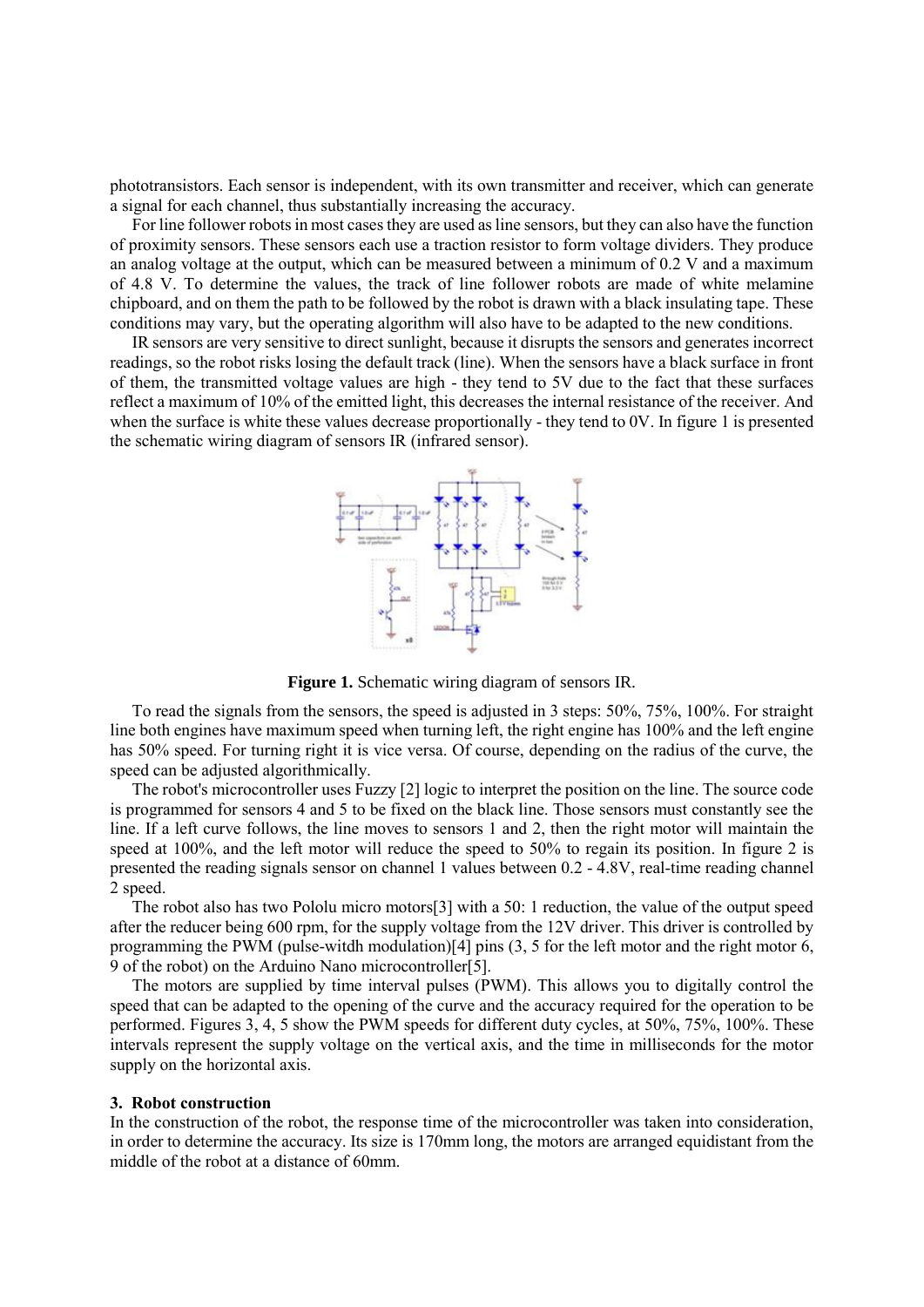

**Figure 2.** Reading signals sensor.







**Figure 3.** Signal PWM,duty cycle 50%.

**Figure 4.** Signal PWM, duty cycle 75%.

**Figure 5.** Signal PWM, duty cycle 100%.

The sensors were positioned as far forward as possible and at a distance of 4 mm from the chipboard, in order to receive values as accurate as possible, identical to those of previous measurements.

A set of wheels is mounted on the robot's motors, designed according to the weight and complexity of the route and then made on a 3D printer. These wheels are printed with settings of 0.2 mm per layer and 18% filling, to be as light as possible, with PLA (Polylactic Acid) filament. The printing is done at  $210^{\circ}$ C at the extruder, and the bed at 70 $^{\circ}$ C, the printing speed is 80 mm/s.

The wheels are initially provided with an outer wall, so that after printing a two-component layer of silicone can be poured into these wheels with the syringe. Silicone, when pouring into the wheel must be added to only one part of the wheel in order to eliminate any air bubbles and at the end, the wheel must be either vibrated or lightly beaten by the table so that the air remaining through the silicone rises on top. After the silicone has hardened, the outer wall for the silicone is heated and gently peeled off by the wheel, after which it is left to dry for another two hours. The shorter the outer wall from the wheel, the thinner the silicone layer which is useful if the robot weighs more.

The ADC (Analog to Digital Converter) [6] function of the ATMEGA328 microcontroller converts the analog signal from the sensors into a PWM digital signal so that it can be processed by the microcontroller and sent on to the motor drivers. The working frequency of this ADC converter is 400Hz, being limited by the internal functions of the program.

Figure 7 show the first types of robots built.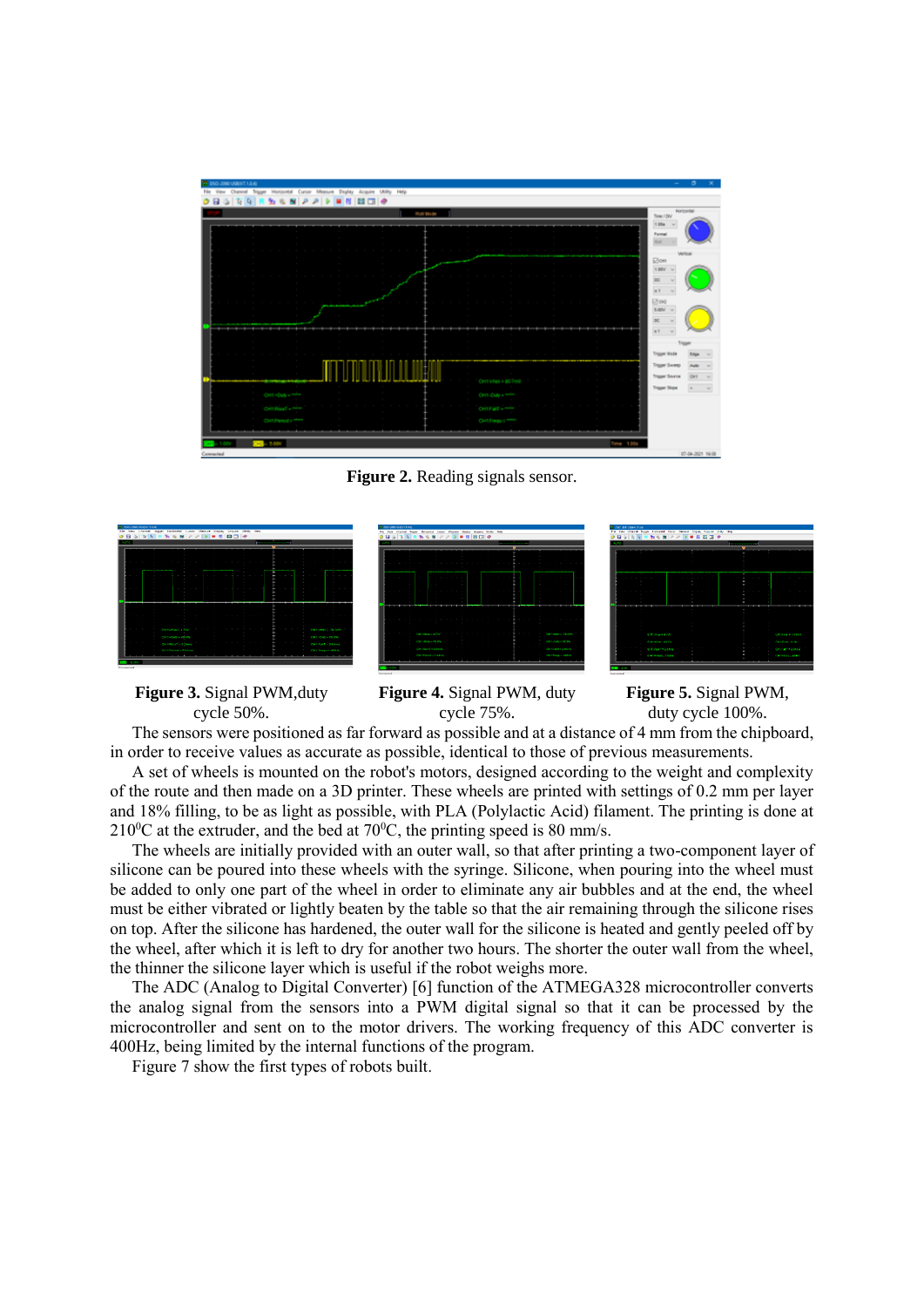



**Figure 6.** The first versions of robot. **Figure 7.** Award second place Robotics Championship Oradea.

## **4. Code source robot**

The first part of the program, presented in figure 8, initializes the global variables used in the code, followed by the setup section (void setup). In this section, the input or output modes of the pins on the Arduino Nano board are assigned and pins 3 and 9 are assigned to ground (GND). The next part, shown in figure 9, presents the loop function (void loop), in which the code is repeated endlessly until the power supply is interrupted. In the first part of this function, a vector is built, taking the values read from the sensors, and then with the help of this vector the position of the line is calculated using the Fuzzy algorithm, obtaining a value between 10 and 80 units.

| File Edit Sketch Tools Help                               | File Edit Sketch Tools Help                        |
|-----------------------------------------------------------|----------------------------------------------------|
| 00 E E E                                                  | 60 Q C<br>ŒЭ                                       |
| cod_bun2                                                  | cod bun2                                           |
| unsigned int s[10], suma, line;                           |                                                    |
| long int sgain;                                           |                                                    |
| int x, afara;                                             | void loop() {                                      |
| int comandaMotorl, comandaMotor2;                         | $s[1]$ = analogRead (A0);                          |
| void setup() {                                            | $s(2)$ = analogRead (Al);                          |
| pinMode (3, OUTPUT);                                      | $s[3]$ = analogRead (A2);                          |
| pinMode (A0, INPUT);                                      | $s[4]$ = analogRead(A3);                           |
| pinMode (Al, INPUT);                                      | $s[5]$ = analogRead(A4);                           |
| pinMode (A2, INPUT);                                      | $s[6]$ = analogRead (A5);                          |
| pinMode (A3, INPUT);                                      | $s[7]$ = analogRead (A6);                          |
| pinMode (A4, INPUT);                                      | $s[8]$ = analogRead(A7);                           |
| pinMode (A5, INPUT);                                      | $suma = s[1]+s[2]+s[3]+s[4]+s[5]+s[6]+s[7]+s[8]$ ; |
| pinMode (A6, INPUT);                                      | sgain=s[1]*10+s[2]*20+s[3]*30+s[4]*40+s[5]         |
| pinMode (A7, INPUT);                                      | $*50 + s[6] * 60 + s[7] * 70 + s[8] * 80;$         |
| Serial.begin(9600);                                       | line=sgain/suma;                                   |
|                                                           | $x=45-$ line;                                      |
| digitalWrite(3,0);                                        |                                                    |
| digitalWrite(9,0);                                        | $commandaMotor1 = 190-(x*2)$ :                     |
|                                                           | comandaMotor2 = $190+(x*2)$ ;                      |
|                                                           | if(comandaMotorl>=255) comandaMotorl = 255;        |
| void loop() {                                             | if (comandaMotor2>=255) comandaMotor2 = 255;       |
| $s[1]$ = analogRead(A0);                                  | analogWrite (6, comandaMotorl);                    |
| $s[2]$ = analogRead(Al);                                  | analogWrite (5, comandaMotor2);                    |
| $s[3]$ = analogRead (A2);                                 |                                                    |
| $s[4]$ = analogRead (A3);                                 |                                                    |
| Done compiling.                                           | Done compiling                                     |
|                                                           | Sketch uses 2616 bytes (8%) of program storage sp  |
| Sketch uses 2616 bytes (8%) of program storage space. Max | Global variables use 208 bytes (10%) of dynamic m  |
| Global variables use 208 bytes (10%) of dynamic memory, 1 |                                                    |
|                                                           | 27                                                 |
| 27                                                        |                                                    |

**Figure 8.** Robot source code first part. **Figure 9.** Robot source code another part.

Further, in the variable "x" it decreases from the middle value of 45 units, the position of the line calculated above and we obtain a value that varies between -35 and 35. The middle position has the value 0. This variable may or may not influence engine speed. In the variables "comdandaMotor1" and "comandaMotor2" the speed for each motor is calculated, and the PWM signal transmitted to the motor drivers is generated.

## **5. Results and conclusion**

In this form, the robot used the engines at full capacity, the problems that occurred after running the route were overheating of the engines, because for the line follower test the robot must be built to have a low weight and be fast to travel the route in the shortest time. Because a very low weight was desired,